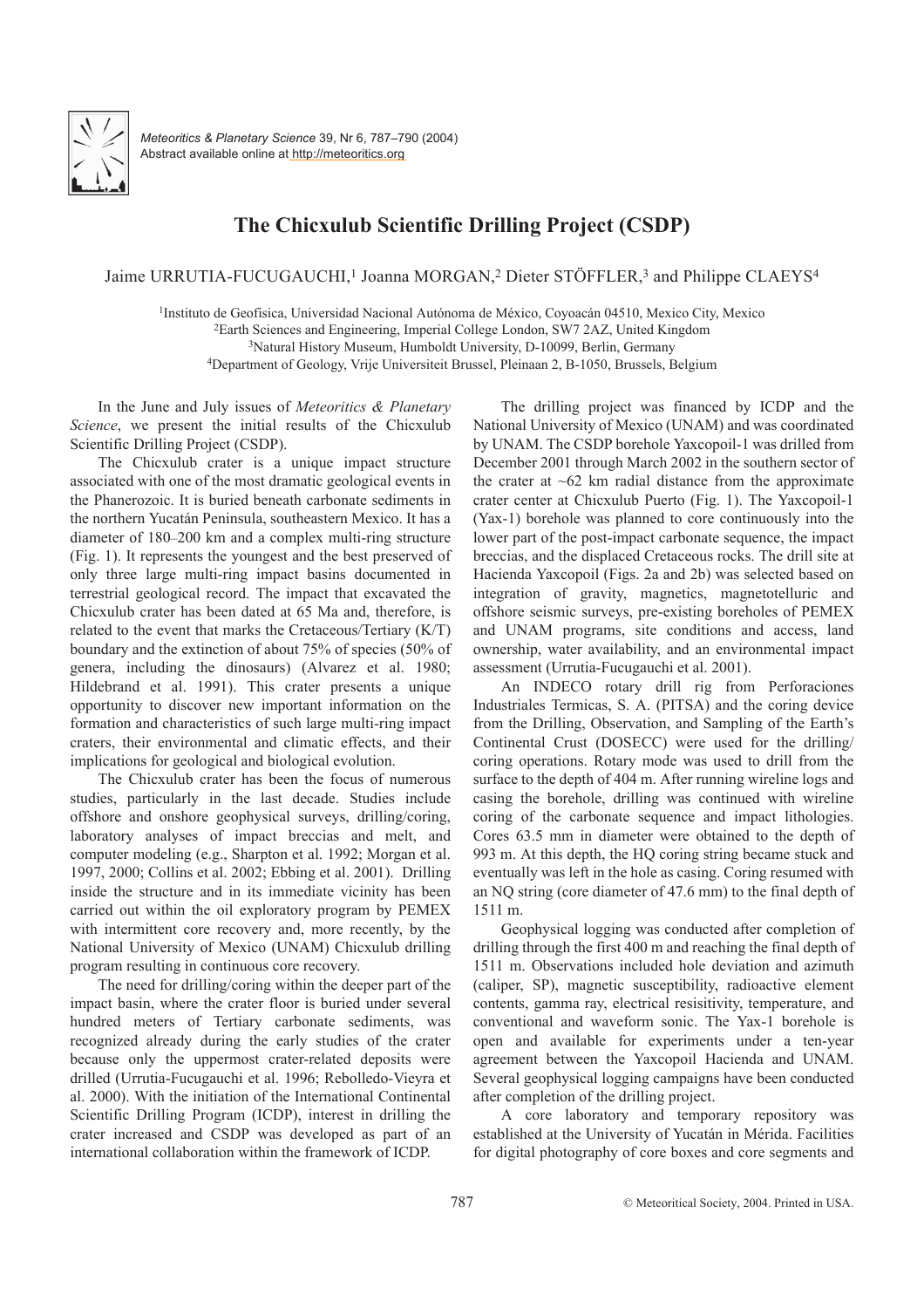

Fig. 1. Location of the CSDP borehole Yax-1.



Fig. 2a. Drilling operations at Hacienda Yaxcopoil.

an automated digital core scanner were available for documentation. Cores were transported from the drill site daily, and information was made available on the CSDP web site through the ICDP information system. After completion of drilling operations, cores were packed and shipped to the UNAM Core Repository in Mexico City. Cores were further examined and then cut longitudinally in halves (one half is the project archive, while the other one is available for sampling by CSDP science team). Full cores and halves were digitally scanned for high resolution images, some of which are presented in the papers included in these two volumes of *MAPS*.

The CSDP recovered core from the lower Tertiary carbonate sequence, impact breccias, and overlying Cretaceous carbonates, down to the depth of 1511 m. Core recovery was 98.5%. The Tertiary carbonates were cored between 404 m and 795 m. Impact breccias were cored between 795 m and 895 m, presenting an unexpectedly thin sequence of impactites, given the greater thickness of such breccias in wells located toward and outward the crater center relative to Yax-1. Beneath the impact breccias, a sequence of carbonate rocks (limestones, dolomites, and anhydrite) were recovered. The dip of the carbonates varies from being subhorizontal to up to 60 degrees, and these rocks contain thin dikes of breccia and melt. Impact breccias have been divided into six units which, from top to bottom, are (prelimary log names): redeposited suevites (794.63–808.02 m), suevites (808.02–822.86 m), chocolate-brown melt breccias (822.86– 845.80 m), glass-rich variegated suevites (845.80–861.06 m), green monomicitic-autogene melt breccias (861.06– 884.92 m), variegated polymicitic, allogenic clast melt breccias (884.92–894.94 m) (Dressler et al. 2003). A similar subdivision with a different classification of the lithologies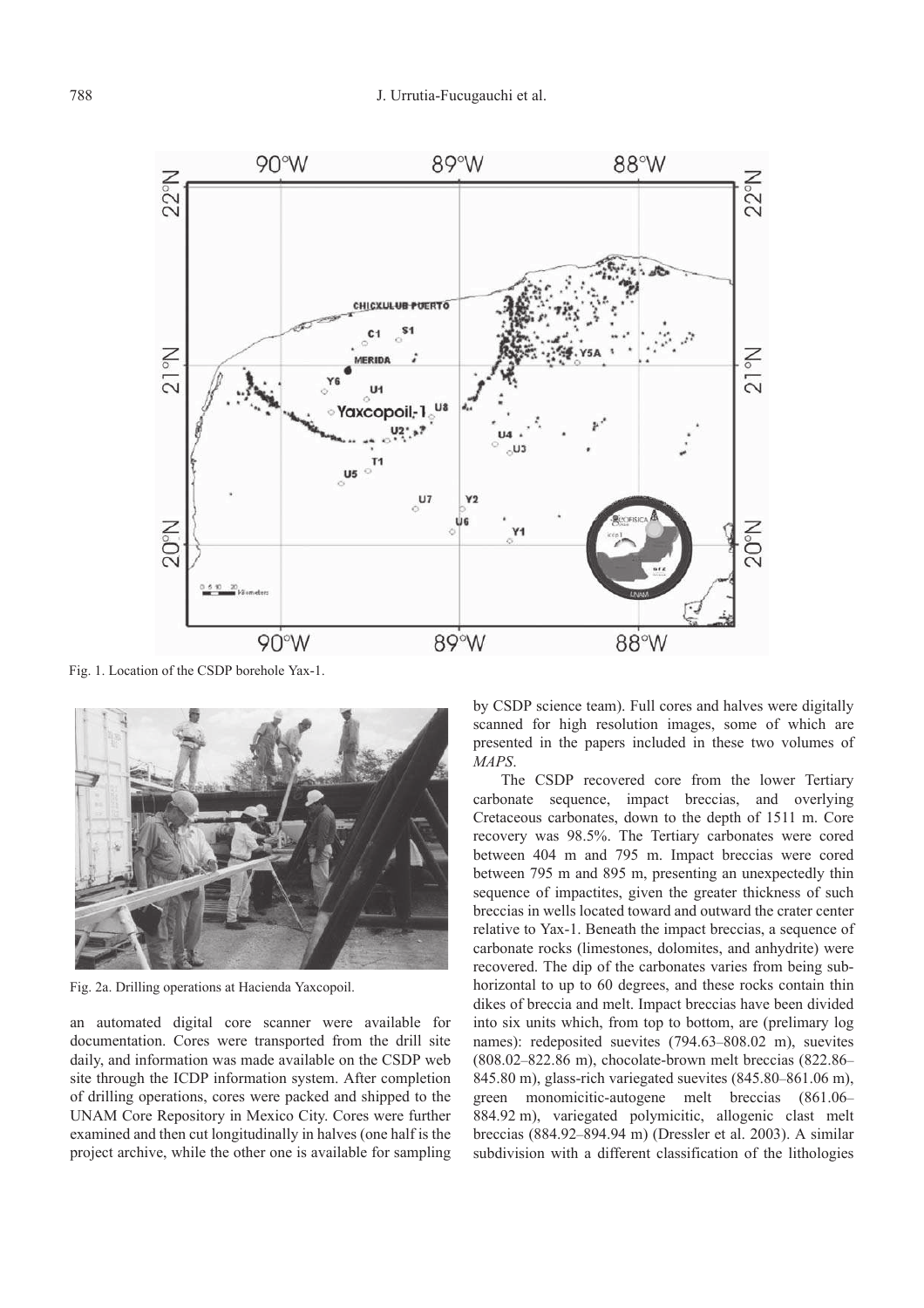

Fig. 2b. The CSDP rig at Hacienda Yaxcopoil.

has been proposed in Dressler et al. (2003) and in other papers included in these volumes (e.g., Tuchscherer et al. 2004; Stöffler et al. 2004). The Cretaceous sedimentary rocks below about 895 m are cut with dikes of polymict breccias and display zones of monomict brecciation. They appear to represent "megablocks" displaced by the impact event. Anhydrite layers, the thickness of which varies from a few centimeters to up to 15 m, and make some 27% of the megablocks. Organic-rich layers and oil-bearing units are present at depths between 1410 and 1455 m (according to Kenkmann et al. [2004], this layer starts at 1263 m.).

Scientific study of Yax-1 core samples and complementary studies are allowing researchers to: 1) evaluate the link between the Chicxulub crater and global K/ T boundary layer and mass extinction; 2) study large-scale cratering processes; 3) investigate post-impact crater modifications, environmental evolution, and faunal recovery; and 4) provide additional constraints on target compositions and deformation styles characteristic of the zone flanking the collapsed transient cavity.

Initial studies have already provided important progress on these issues and, at the same time, left questions unanswered and opened new lines of inquiry. For instance:

- 1. The proportion of basement material within the impact breccias is higher than observed at other craters, opening exciting possibilities for investigations of excavation models and the nature of the Yucatán crust.
- 2. The impact breccia layers are thinner than predicted, with implications for crater structure, breccia emplacement, and crater formation.
- 3. Although there are layers of anhydrite in the target rocks, there is a surprising lack of evidence for anhydrite in the impact breccias.
- 4. Several different analyses document the importance of post-impact hydrothermal alteration within the core samples.
- 5. Recovered blocks of Cretaceous and impactites provide valuable material for laboratory analyses, despite the effects of subsequent alteration.
- 6. The origin of the thick carbonate sequence beneath the breccias (>600 m) has provoked an interesting debate and requires further study.
- 7. Initial studies of the impactite and early Paleocene stratigraphy have provided interesting age constraints and information on sequence completeness (for example the identification of the 29r/29n chron boundary just above the appearance of the first Danian fossils), provoking a debate about the age of the Chicxulub impact.

In two consecutive volumes of *MAPS*, we present the initial results of the CSDP Science Team. These volumes include papers on the petrology, mineralogy, geochemistry, hydrothermal alteration, and degree of shock of the impactites, as well as interpretations of their deposition, including